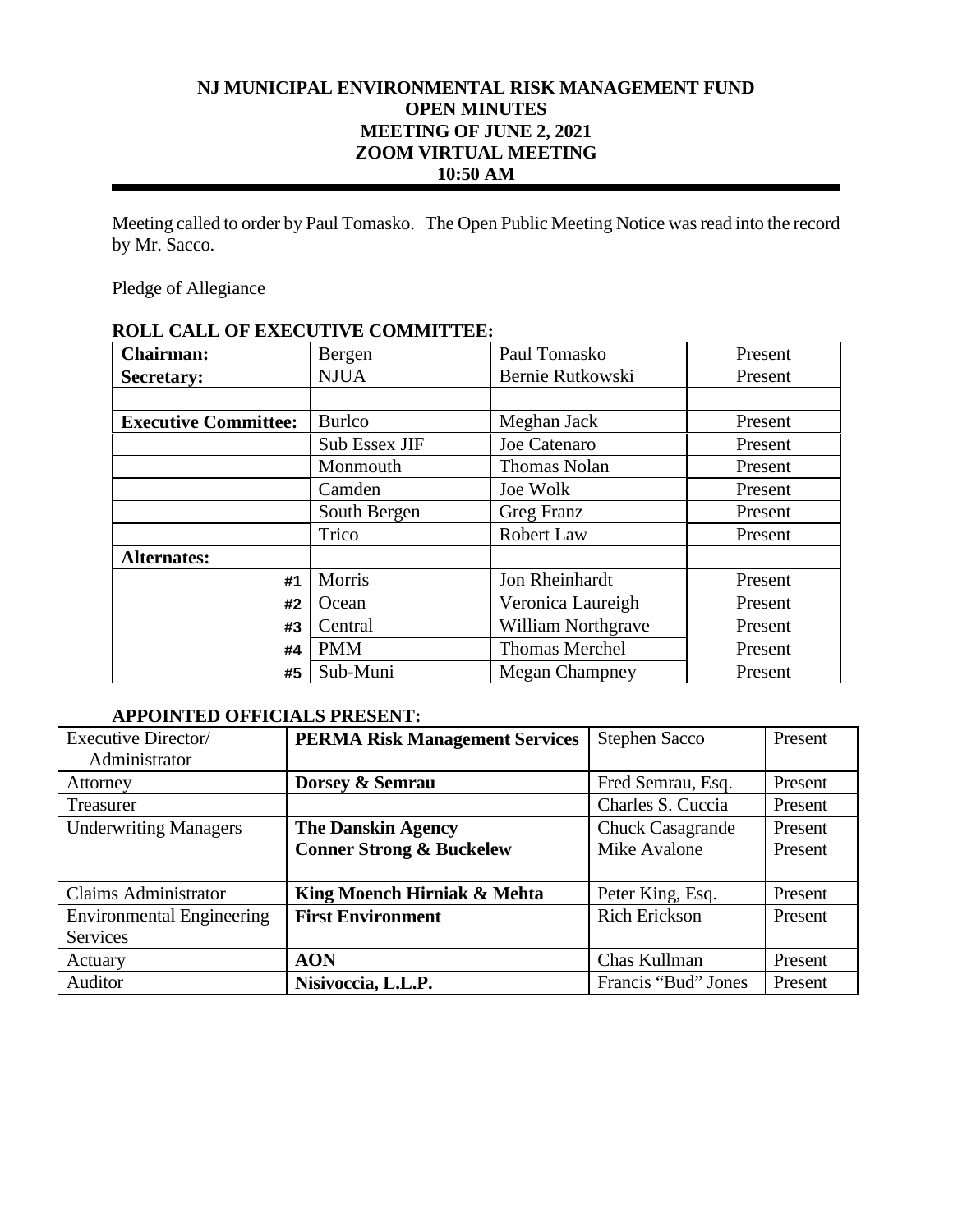#### **OTHERS PRESENT:**

David Grubb, PERMA Joseph Hrubash, PERMA Cate Kiernan, PERMA Brad Stokes, PERMA Pauline Kontomanolis, PERMA Robyn Walcoff, PERMA Jason Thorpe, PERMA Sandra Cantwell, PERMA Brandon Tracy, PERMA Michael Guarino, Morris JIF Paul Miola, AJ Gallagher Paul Forlenza, AJ Gallagher Ezio Altamura, RMC Frank Covelli, RMC Paul Shives, J.A. Montgomery Clark LaMendola, LaMendola Associates

**APPROVAL OF MINUTES**: March 26, 2021

#### **MOTION TO APPROVE OPEN MINUTES OF MARCH 26, 2021**

**MOTION:** Commissioner Wolk **SECOND:** Commissioner Merchel<br>VOTE: Unanimous *<u>Unanimous</u>* 

#### **CORRESPONDENCE**

Mr. Sacco referred to the E-JIF Power of Collaboration advertisement regarding the Newark Bay II litigation.

#### **TREASURER**

Mr. Cuccia presented his report, Resolution No. 18-21 confirming the April Bill List, Resolution No. 19-21 confirming the May Bill List, and Resolution No. 20-21 approving the June Bill List as follows:

#### **RESOLUTION 18-21 - APRIL BILL LIST**

| <b>FUND YEAR AMOUNT</b> |             |
|-------------------------|-------------|
| -2021                   | \$68,787.32 |
| l Total                 | 68,787.32   |

**RESOLUTION 19-21 - MAY BILL LIST**

| <b>FUND YEAR AMOUNT</b> |              |
|-------------------------|--------------|
| 2021                    | \$130,226.78 |
| Total                   | \$130,226.78 |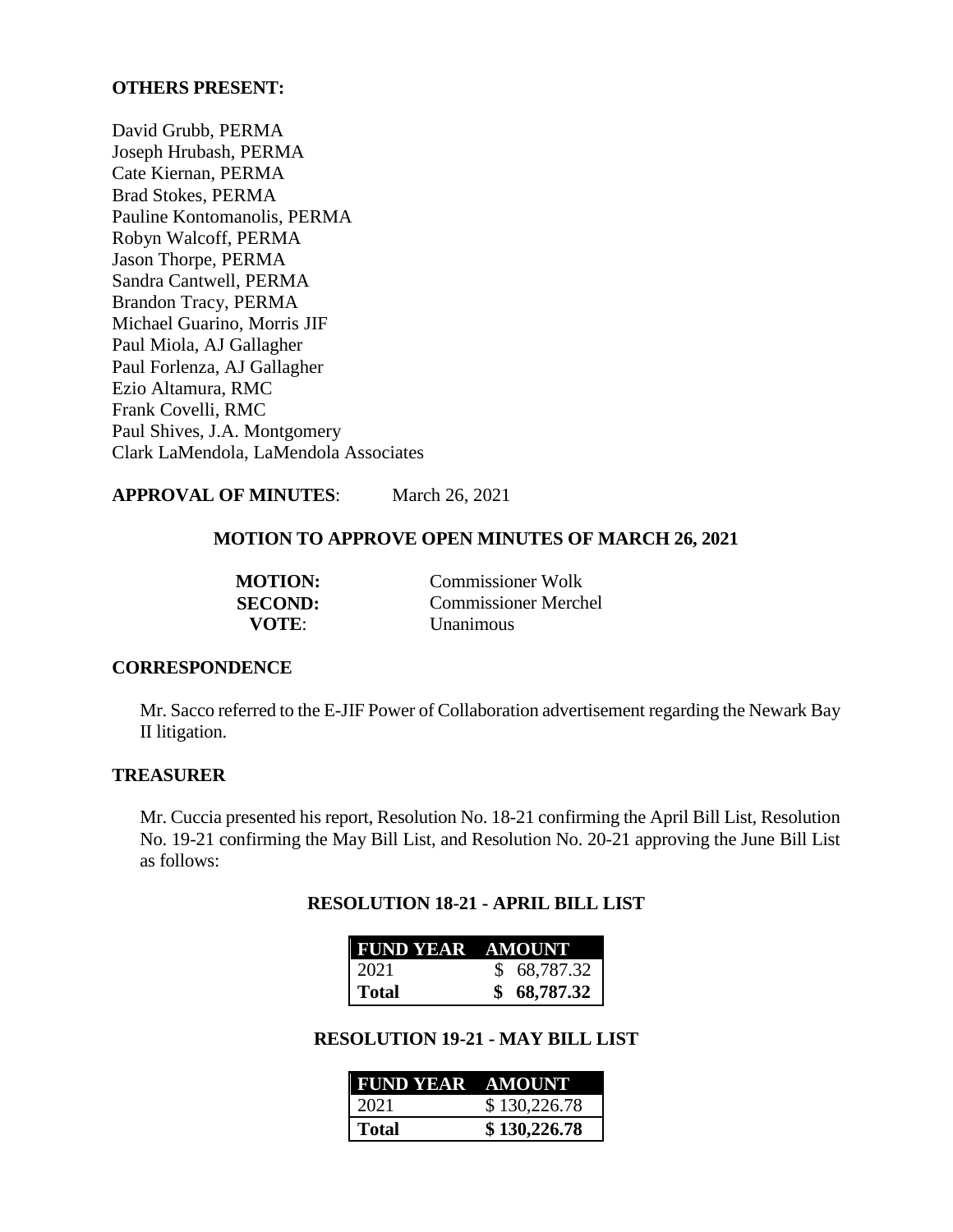#### **RESOLUTION 20-21 - JUNE BILL LIST**

| <b>FUND YEAR AMOUNT</b> |              |
|-------------------------|--------------|
| 2020                    | \$16,604.00  |
| 2021                    | \$111,360.41 |
| <b>Total</b>            | \$127,964.41 |

#### **MOTION TO APPROVE PAYMENT OF BILLS - RESOLUTION NOS. 18-21, 19-21, AND 20-21**

**MOTION:** Commissioner Catenaro **SECOND:** Commissioner Merchel **ROLL CALL VOTE**: Unanimous

#### **EXECUTIVE DIRECTOR/ADMINISTRATOR:**

**AUDITOR YEAR-END REPORTS -** Mr. Sacco referred to the Audit Report as of December 31, 2020 that was emailed to the Executive Board prior to the meeting. He informed the Board that Mr. Jones from Nisivoccia and Company was present at the meeting to review the Audit Report. Mr. Jones began by reviewing the Statement of Revenue, Expenses and Changes in Net Position breakdown contained within the audit report. He informed the Board that the Fund has just over \$22.1 million in Net Position and is excellent financial condition as of the end of 2020. Mr. Jones that there were no findings or recommendations associated with the audit. Following Mr. Jones' presentation, Mr. Sacco requested a motion to adopt the Resolution certifying the 2020Audit and indicated that the Group Affidavit had to be executed.

# **MOTION TO APPROVE YEAR-END FINANCIALS, ADOPT RESOLUTION #21-21 AND EXECUTE GROUP AFFIDAVIT INDICATING THAT MEMBERS OF THE EXECUTIVE COMMITTEE HAVE READ THE GENERAL COMMENTS SECTION OF THE AUDIT REPORT.**

| <b>MOTION:</b>         | <b>Commissioner Nolan</b> |
|------------------------|---------------------------|
| <b>SECOND:</b>         | <b>Commissioner Wolk</b>  |
| <b>ROLL CALL VOTE:</b> | <b>Unanimous</b>          |

**ASTs WITH UGP TESTING REIMBURSEMENTS –** Mr. Sacco said Aboveground Storage Tanks (ASTs) with underground piping (UGP) was once a large source of claims for the E-JIF. He noted that UGP claims have dropped significantly since the testing reimbursement policy has been implemented. Mr. Sacco advised that the E-JIF Professionals are recommending revising the testing policy and allowing members to be eligible for the \$400 per tank testing reimbursement on an annual basis.

# **MOTION TO APPROVE THE REVISION TO THE E-JIF PERIODIC TESTING & CONSTRUCTION REQUIREMENTS FOR ASTS WITH BURIED PIPING SYSTEMS REIMBURSEMENT POLICY TO ALLOW MEMBERS TO RECEIVE THE \$400 PER TANK TESTING REIMBURSEMENT ON AN ANNUAL BASIS.**

| <b>MOTION:</b>         | <b>Commissioner Champney</b> |
|------------------------|------------------------------|
| <b>SECOND:</b>         | <b>Commissioner Merchel</b>  |
| <b>ROLL CALL VOTE:</b> | <b>Unanimous</b>             |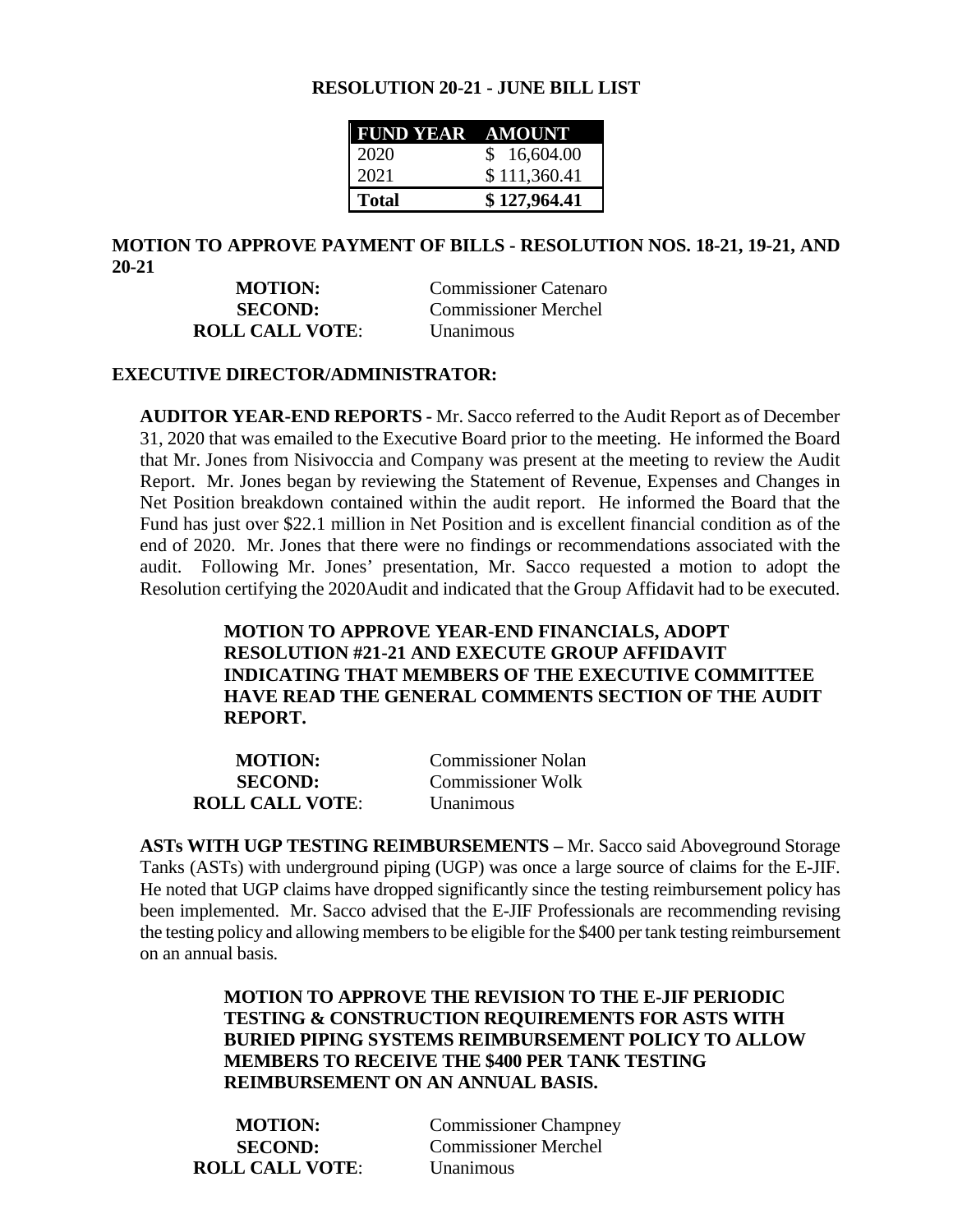**ACTUARIAL IBNR ESTIMATES –** Mr. Sacco indicated that the EJIF's Actuarial IBNR Estimates valued as of March 31, 2021 was enclosed within the agenda booklet. He noted that the Fund's actuary, Mr. Kullmann of Aon was present during the meeting. Mr. Kullmann reported during Quarter 1 of 2021 there was less than 100,000 in reported loss and no new claims to the loss run. He advised that the ultimate loss estimates for policy year 2020 and prior decreased by approximately 670,000.

**NEXT MEETING -** The next meeting of the EJIF is scheduled for Wednesday, September 1, 2021 and members will be notified whether it will be done in-person or via zoom.

**FINANCIAL FAST TRACK** – Mr. Sacco referred to Financial Fast Track as of March 31, 2021 enclosed within the agenda booklet. He reported that the statutory surplus stands at \$22.8 million and noted that the Fund is in excellent financial shape.

# **ATTORNEY:**

Mr. Semrau reported that with regard to the Newark Bay II Federal Litigation, the Fund Professionals have notified over 25 members that the E-JIF will be handling the claim on their behalf.

# **UNDERWRITING MANAGERS:**

Mr. Casagrande referred to the Underwriting Managers report enclosed within the agenda packet.

# **ENVIRONMENTAL ENGINEER:**

Mr. Erickson referred to the status update on the Stormwater Training Video project enclosed within the agenda packet. He advised that he and the videographer will try to do the video shooting in the months of June and July and hope to do the editing for the next two to three months after that. Chairman Tomasko commented that he read that DEP is in the process of rewriting the stormwater management permit for approximately the 2023 year. Chairman Tomasko asked if DEP will change the stormwater regulations and requirements again. Mr. Erickson advised that although DEP is in that process, with the new formatting being done for the video update, it will be easier to update changes in the future.

Lastly, Mr. Erickson reported that DEP's focus on PFAS has moved from the drinking water side and now includes the sludge side for treatment wastewater. He added that DEP has been requesting survey information from the sewerage authorities.

## **ACTUARY**

Mr. Kullman advised that he had nothing further to report.

### **OLD BUSINESS:**

None.

### **NEW BUSINESS:**

None.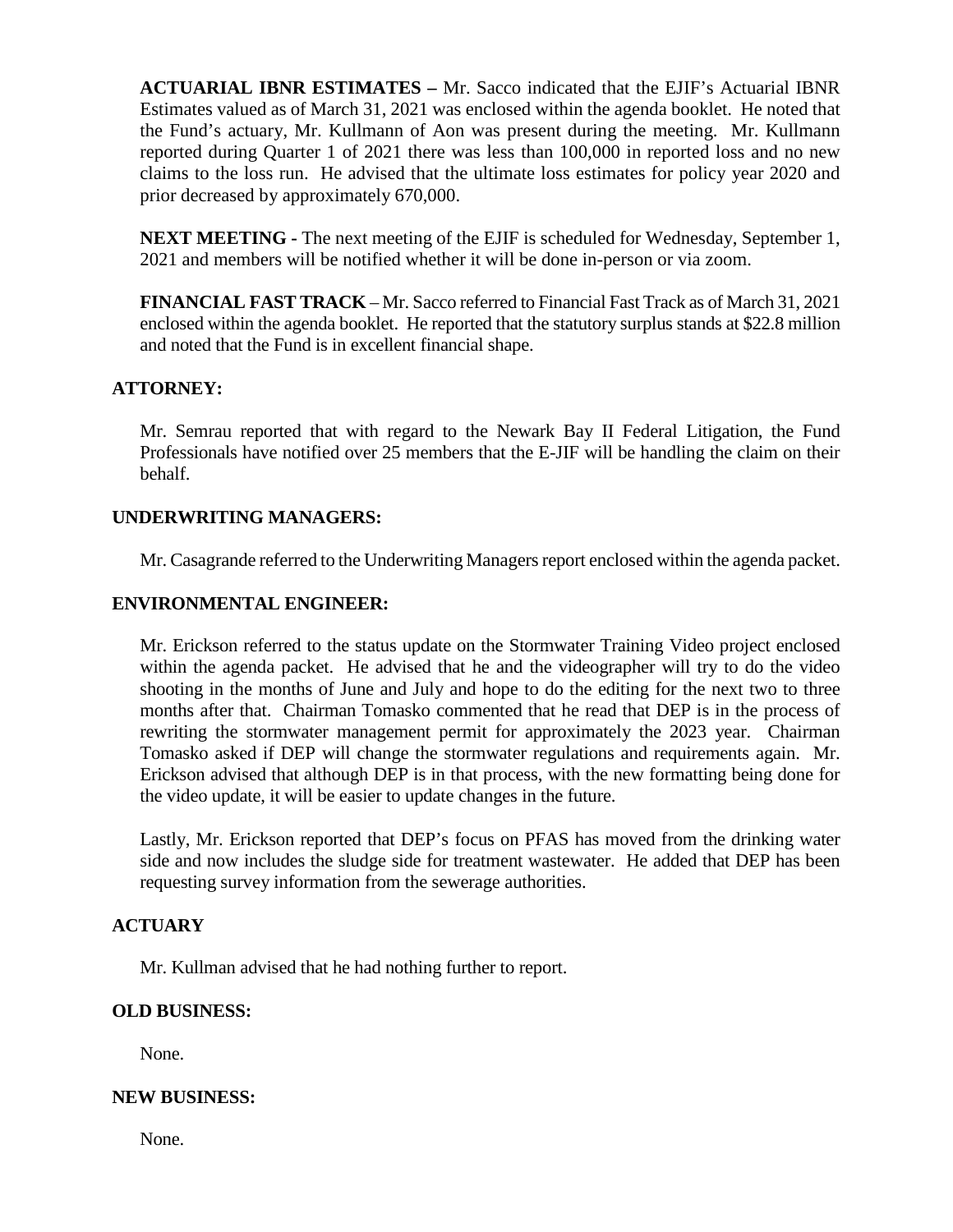## **MEETING OPENED TO PUBLIC FOR COMMENT:**

No public comments were made.

## **PUBLIC COMMENT PORTION OF THE MEETING CLOSED**

# **CLAIMS COMMITTEE**

Mr. King advised that the Claims Committee met on June  $1<sup>st</sup>$  and is recommending that the PARs be approved as presented.

# **MOTION TO APPROVE THE PARs AS RECOMMENDED BY THE CLAIMS COMMITTEE.**

**MOTION:** Commissioner Nolan **SECOND:** Commissioner Laureigh **ROLL CALL VOTE**: Unanimous

# **MOTION TO ADJOURN MEETING**

**MOTION:** Chairman Tomasko **SECOND:** Commissioner Nolan **VOTE**: Unanimous

Meeting Adjourned: 11:09 AM

*Next Meeting*: **September 2021 Meeting Format TBD**

*Respectfully submitted,*

Prepared by Jason D. Thorpe, Assistant Secretary

\_\_\_\_\_\_\_\_\_\_\_\_\_\_\_\_\_\_\_\_\_\_\_\_\_\_\_\_\_\_\_\_\_\_\_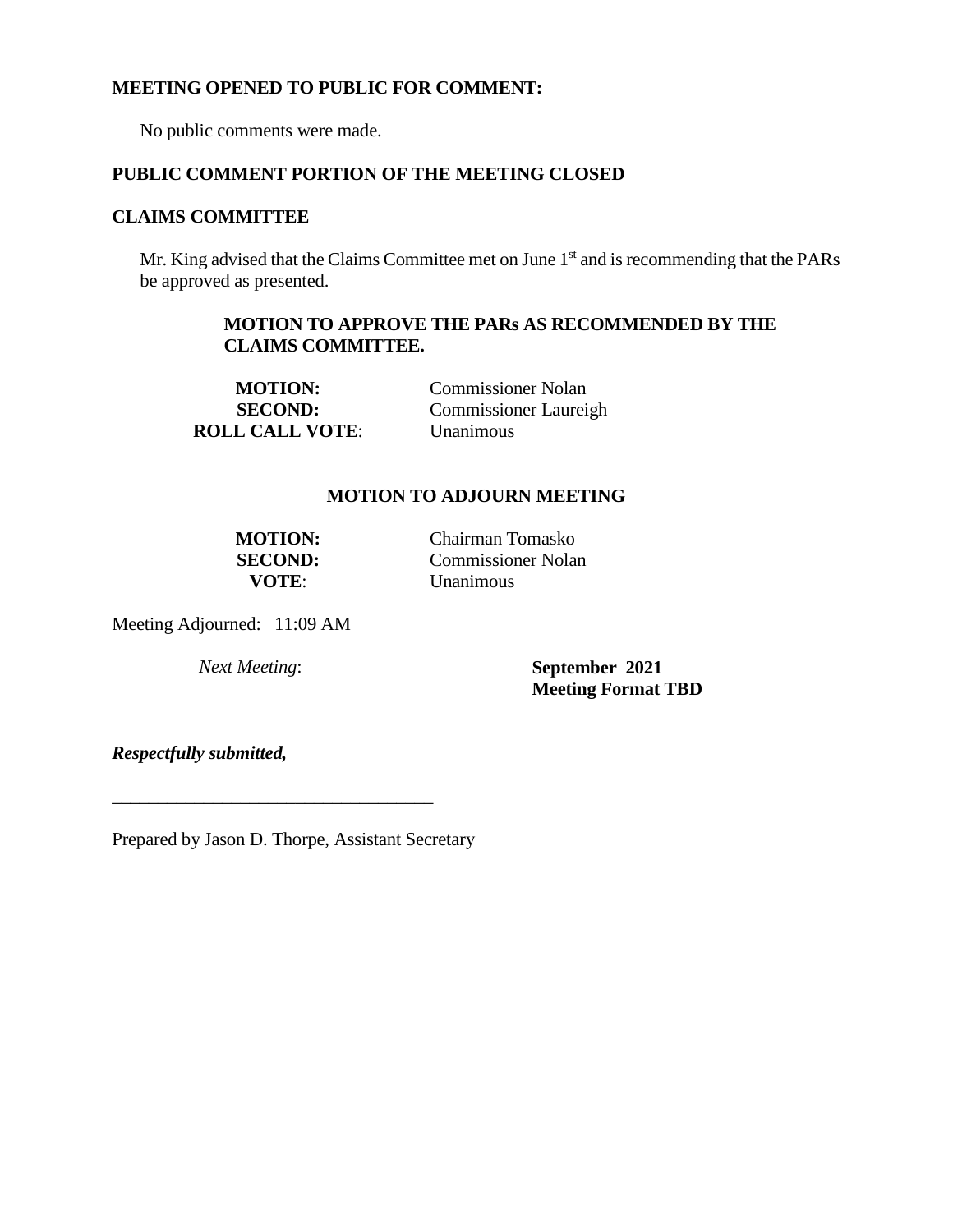# NEW JERSEY MUNICIPAL ENVIRONMENTAL RISK MANAGEMENT FUND **BILLS LIST**

#### Resolution No. 18-21

**BUD UP ID AGAI** 

**APRIL 2021** 

WHEREAS, the Treasurer has certified that funding is available to pay the following bills:

BE IT RESOLVED that the New Jersey Municipal Environmental Risk Management Fund's Executive Board, hereby authorizes the Fund treasurer to issue warrants in payment of the following claims; and

FURTHER, that this authorization shall be made a permanent part of the records of the Fund.

| FUND YEAR 2021<br><b>Check Number</b> | Vendor Name                                                      | Comment                                                    | <b>Invoice Amount</b>           |
|---------------------------------------|------------------------------------------------------------------|------------------------------------------------------------|---------------------------------|
| 001625<br>001625<br>001625            | PERMA RISK MANAGEMENT SERVICES<br>PERMA RISK MANAGEMENT SERVICES | POSTAGE 3/21<br><b>EXECUTIVE DIRECTOR FEE 4/21</b>         | 11.96<br>27,067.67<br>27,079.63 |
| 001626<br>001626                      | <b>DORSEY &amp; SEMRAU</b>                                       | <b>ATTORNEY FEE 4/21</b>                                   | 7.331.17                        |
| 001627<br>001627                      | <b>CHARLES CUCCIA</b>                                            | TREASURER FEE 4/21                                         | 7,331.17<br>1,740.58            |
| 001628<br>001628                      | DANSKIN INSURANCE AGENCY INC                                     | UNDERWRITING MANAGER FEE 4/21                              | 1,740.58<br>21,438.75           |
| 001629<br>001629                      | <b>BOROUGH OF BEACH HAVEN</b>                                    | REIM FOR TEST & CONSTRUCT W PIPES 3/21                     | 21,438.75<br>400.00             |
| 001630<br>001630                      | NJ ADVANCE MEDIA                                                 | ACCT# XNJEN0555599 - MTG - 03.24.21                        | 400.00<br>51.52                 |
| 001631<br>001631                      | FIRST ENVIRONMENT, INC.                                          | PROFESSIONAL SERVICES 1/21                                 | 51.52<br>9,912.33               |
| 001632<br>001632<br>001632            | THE CANNING GROUP LLC<br>THE CANNING GROUP LLC                   | QPA SERVICES 3/1/21-3/31/21<br>QPA SERVICES 1/1/21-1/31/21 | 9,912.33<br>416.67<br>416.67    |
|                                       |                                                                  | <b>Total Payments FY 2021</b>                              | 833.34<br>68,787.32             |
|                                       |                                                                  | <b>TOTAL PAYMENTS ALL FUND YEARS</b>                       | 68,787.32                       |

Chairperson

Attest:

Dated:

I hereby certify the availability of sufficient unencumbered funds in the proper accounts to fully pay the above claims.

Treasurer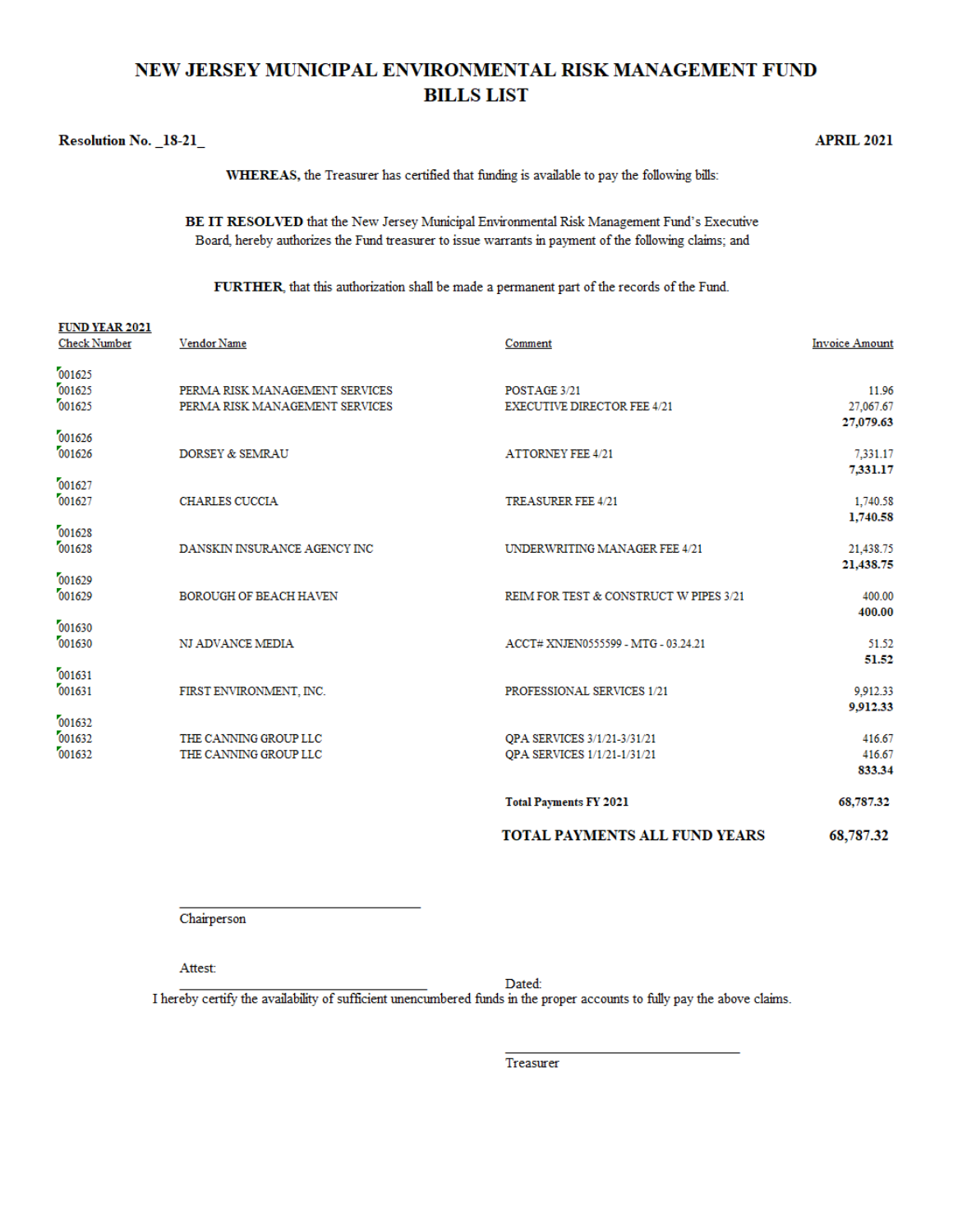# NEW JERSEY MUNICIPAL ENVIRONMENTAL RISK MANAGEMENT FUND **BILLS LIST**

#### Resolution No. 19-21

 $\overline{1}$   $\overline{1}$   $\overline{1}$   $\overline{1}$   $\overline{1}$   $\overline{1}$   $\overline{1}$   $\overline{1}$   $\overline{1}$   $\overline{1}$   $\overline{1}$   $\overline{1}$   $\overline{1}$   $\overline{1}$   $\overline{1}$   $\overline{1}$   $\overline{1}$   $\overline{1}$   $\overline{1}$   $\overline{1}$   $\overline{1}$   $\overline{1}$   $\overline{1}$   $\overline{1}$   $\overline{$ 

**MAY 2021** 

WHEREAS, the Treasurer has certified that funding is available to pay the following bills:

BE IT RESOLVED that the New Jersey Municipal Environmental Risk Management Fund's Executive Board, hereby authorizes the Fund treasurer to issue warrants in payment of the following claims; and

FURTHER, that this authorization shall be made a permanent part of the records of the Fund.

| <b>Check Number</b>        | Vendor Name                                        | Comment                                                  | <b>Invoice Amount</b>         |
|----------------------------|----------------------------------------------------|----------------------------------------------------------|-------------------------------|
| 001633<br>001633           | PERMA RISK MANAGEMENT SERVICES                     | <b>EXECUTIVE DIRECTOR FEE 5/21</b>                       | 27,067.67<br>27,067.67        |
| 001634<br>001634           | DORSEY & SEMRAU                                    | <b>ATTORNEY FEE 5/21</b>                                 | 7,331.17<br>7,331.17          |
| 001635<br>001635           | <b>CHARLES CUCCIA</b>                              | <b>TREASURER FEE 5/21</b>                                | 1,740.58<br>1,740.58          |
| 001636<br>001636           | DANSKIN INSURANCE AGENCY INC                       | UNDERWRITING MANAGER FEE 5/21                            | 21,438.75<br>21,438.75        |
| 001637<br>001637           | ALLSTATE INFORMATION MANAGEMNT                     | ACCT# 736 - ARC. AND STOR. - 3.31.21                     | 43.60<br>43.60                |
| 001638<br>001638<br>001638 | FIRST ENVIRONMENT, INC.<br>FIRST ENVIRONMENT, INC. | PROFESSIONAL SERVICES 3/21<br>PROFESSIONAL SERVICES 2/21 | 49,456.26<br>22,732.08        |
| 001639<br>001639           | THE CANNING GROUP LLC                              | <b>QPA SERVICES 4/1/21-4/30/21</b>                       | 72,188.34<br>416.67<br>416.67 |
|                            |                                                    | <b>Total Payments FY 2021</b>                            | 130,226.78                    |
|                            |                                                    | TOTAL PAYMENTS ALL FUND YEARS                            | 130,226.78                    |
|                            |                                                    |                                                          |                               |

Chairperson

Attest:

Dated: I hereby certify the availability of sufficient unencumbered funds in the proper accounts to fully pay the above claims.

Treasurer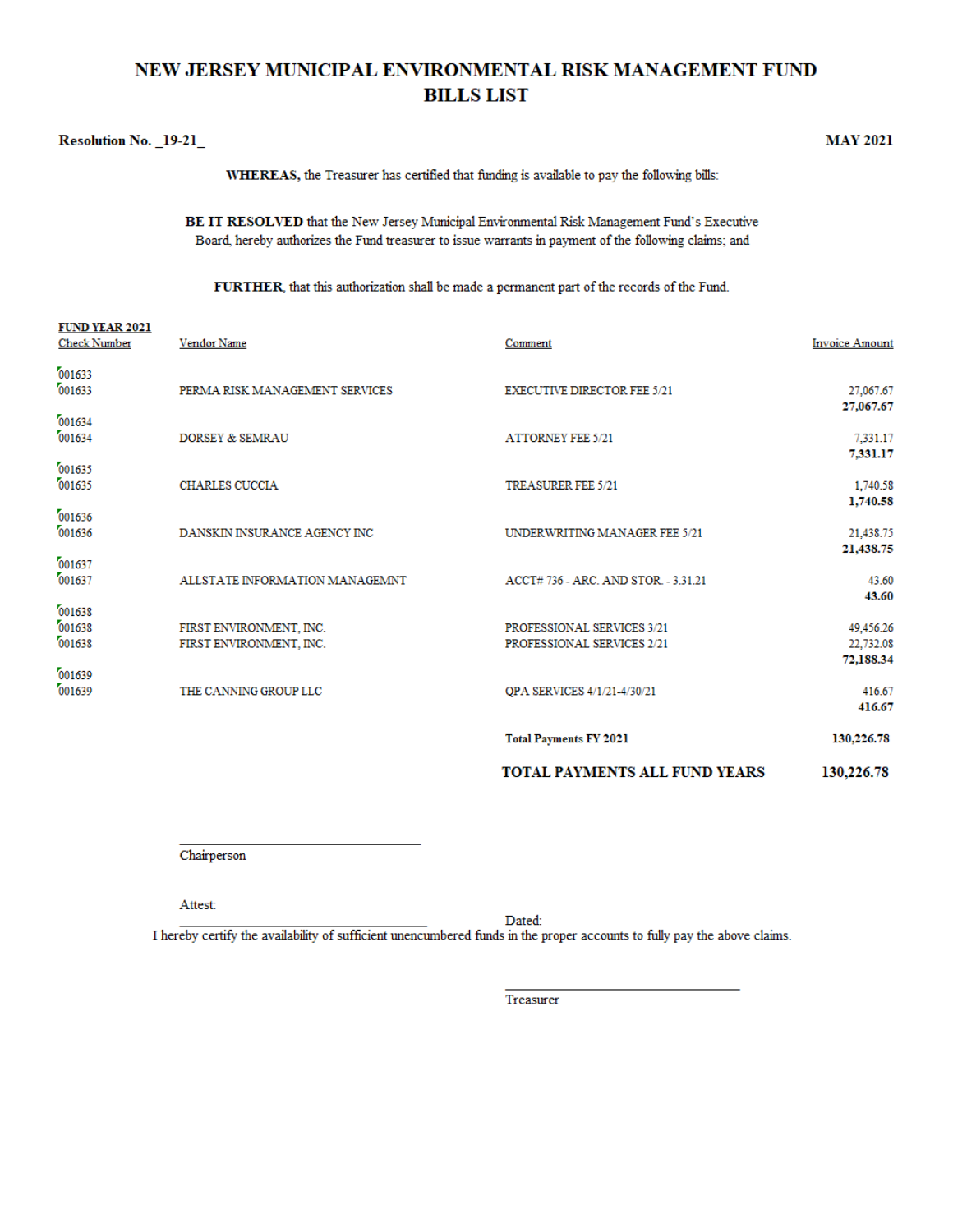# NEW JERSEY MUNICIPAL ENVIRONMENTAL RISK MANAGEMENT FUND **BILLS LIST**

WHEREAS, the Treasurer has certified that funding is available to pay the following bills:

|                                              |                                                                  | BE IT RESOLVED that the New Jersey Municipal Environmental Risk Management Fund's Executive<br>Board, hereby authorizes the Fund treasurer to issue warrants in payment of the following claims; and |                                   |
|----------------------------------------------|------------------------------------------------------------------|------------------------------------------------------------------------------------------------------------------------------------------------------------------------------------------------------|-----------------------------------|
|                                              |                                                                  | FURTHER, that this authorization shall be made a permanent part of the records of the Fund.                                                                                                          |                                   |
| <b>FUND YEAR 2020</b><br><b>Check Number</b> | Vendor Name                                                      | Comment                                                                                                                                                                                              | <b>Invoice Amount</b>             |
| 001640<br>001640                             | NISIVOCCIA & COMPANY                                             | 2020 EJIF AUDIT                                                                                                                                                                                      | 16,604.00<br>16,604.00            |
|                                              |                                                                  | <b>Total Payments FY 2020</b>                                                                                                                                                                        | 16,604.00                         |
| <b>FUND YEAR 2021</b><br><b>Check Number</b> | Vendor Name                                                      | Comment                                                                                                                                                                                              | <b>Invoice Amount</b>             |
| 001641<br>001641<br>001641                   | PERMA RISK MANAGEMENT SERVICES<br>PERMA RISK MANAGEMENT SERVICES | POSTAGE 4/21<br><b>EXECUTIVE DIRECTOR FEE 6/21</b>                                                                                                                                                   | 12.43<br>27,067.67<br>27,080.10   |
| 001642<br>001642                             | DORSEY & SEMRAU                                                  | <b>ATTORNEY FEE 6/21</b>                                                                                                                                                                             | 7.331.17<br>7.331.17              |
| 001643<br>001643                             | <b>CHARLES CUCCIA</b>                                            | <b>TREASURER FEE 6/21</b>                                                                                                                                                                            | 1,740.58<br>1,740.58              |
| 001644<br>001644<br>001644                   | PRINCETON PUBLIC AFFAIRS GROUP<br>PRINCETON PUBLIC AFFAIRS GROUP | PROFESSIONAL SERVICES 5/21<br>PROFESSIONAL SERVICES 4/21                                                                                                                                             | 3,750.00<br>3,750.00<br>7,500.00  |
| 001645<br>001645                             | DANSKIN INSURANCE AGENCY INC                                     | UNDERWRITING MANAGER FEE 6/21                                                                                                                                                                        | 21,438.75                         |
| 001646<br>001646                             | ALLSTATE INFORMATION MANAGEMNT                                   | ACCT# 736 - ARC. AND STOR. - 4.30.21                                                                                                                                                                 | 21,438.75<br>32.48                |
| 001647<br>001647                             | FIRST ENVIRONMENT, INC.                                          | PROFESSIONAL SERVICES 4/21                                                                                                                                                                           | 32.48<br>40.387.33                |
| 001648<br>001648                             | ORIGAMI RISK LLC                                                 | LICENSES FOR YEAR 2 PURSUANT - 4.19.21                                                                                                                                                               | 40,387.33<br>5,850.00<br>5,850.00 |
|                                              |                                                                  | <b>Total Payments FY 2021</b>                                                                                                                                                                        | 111,360.41                        |

TOTAL PAYMENTS ALL FUND YEARS 127,964.41

**JUNE 2021** 

Chairperson

Attest:

Resolution No. \_20-21\_

Dated:

I hereby certify the availability of sufficient unencumbered funds in the proper accounts to fully pay the above claims.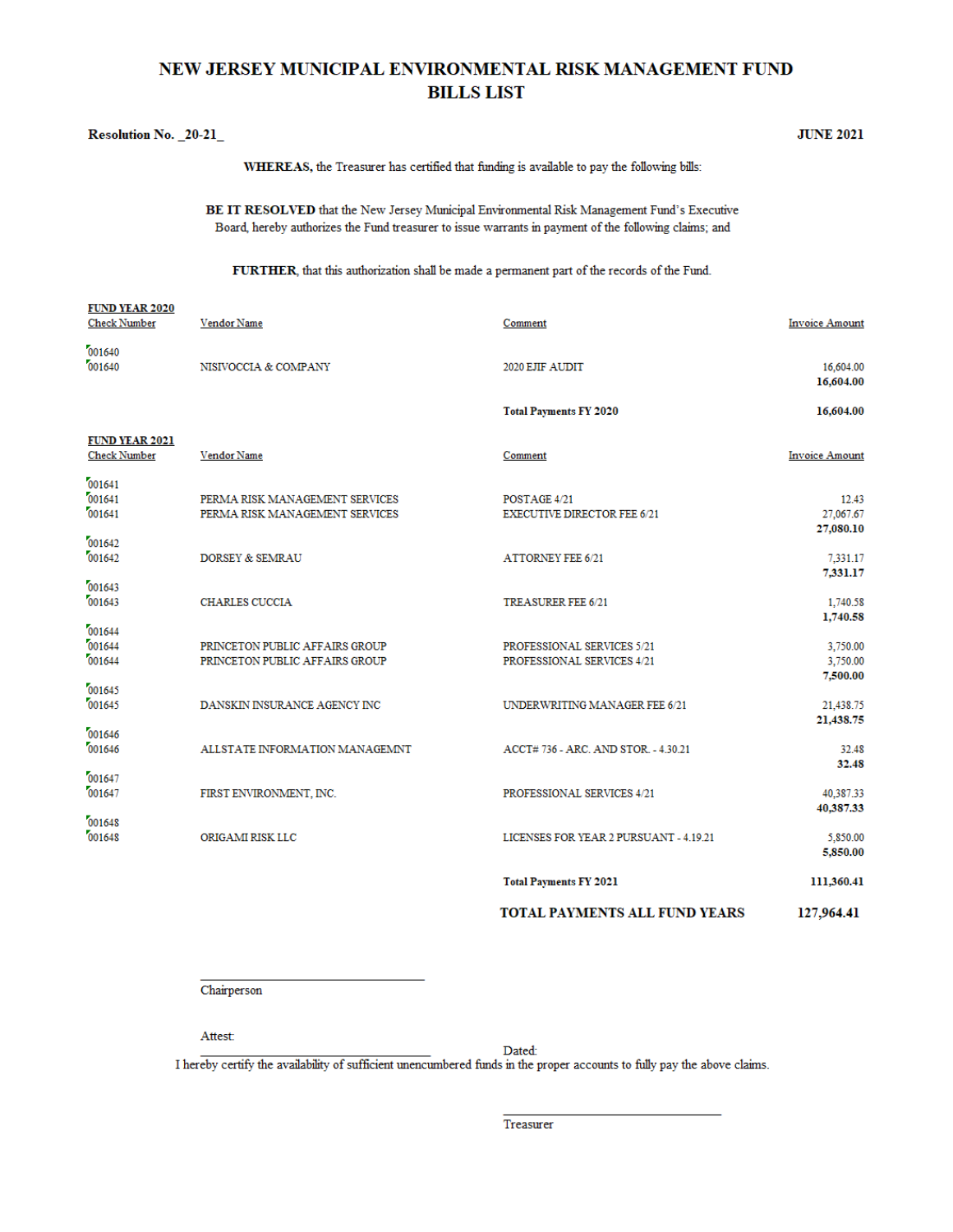## **New Jersey Municipal Environmental Risk Management Fund**

# **Resolution #21-21**

# **Resolution of Certification Annual Audit Report for Period Ending December 31, 2020**

**WHEREAS**, N.J.S.A. 40A:5-4 requires the governing body of every local unit to have made an annual audit of its books, accounts and financial transactions, and

**WHEREAS,** the Annual Report of Audit for the year 2020 has been filed by the appointed Fund Auditor with the Secretary of the Fund as per the requirements of N.J.S.A. 40A:5-6 and N.J.S.A. 40A:10-36, and a copy has been received by each Fund Commissioner, and

**WHEREAS,** the Local Finance Board of the State of New Jersey is authorized to prescribe reports pertaining to the local fiscal affairs, as per R.S. 52:27BB-34, and

**WHEREAS,** the Local Finance Board has promulgated a regulation requiring that the Fund Commissioners of the Fund shall, by resolution, certify to the Local Finance Board of the State of New Jersey that all Fund Commissioners have reviewed, as a minimum, the sections of the annual audit entitled:

# General Comments and Recommendations

and

**WHEREAS,** the Fund Commissioners have personally reviewed, as a minimum, the Annual Report of Audit, and specifically the sections of the Annual Audit entitled:

> General Comments and Recommendations

as evidenced by the group affidavit form of the Fund Commissioners.

**WHEREAS,** such resolution of certification shall be adopted by the Fund Commissioners no later than forty-five days after the receipt of the annual audit, as per the regulations of the Local Finance Board, and

**WHEREAS,** all Fund Commissioners have received and have familiarized themselves with, at least, the minimum requirements of the Local Finance Board of the State of New Jersey, as stated aforesaid and have subscribed to the affidavit, as provided by the Local Finance Board, and

**WHEREAS,** failure to comply with the promulgations of the Local Finance Board of the State of New Jersey may subject the Fund Commissioners to the penalty provisions of R.S. 52:27BB-52 - to wit: